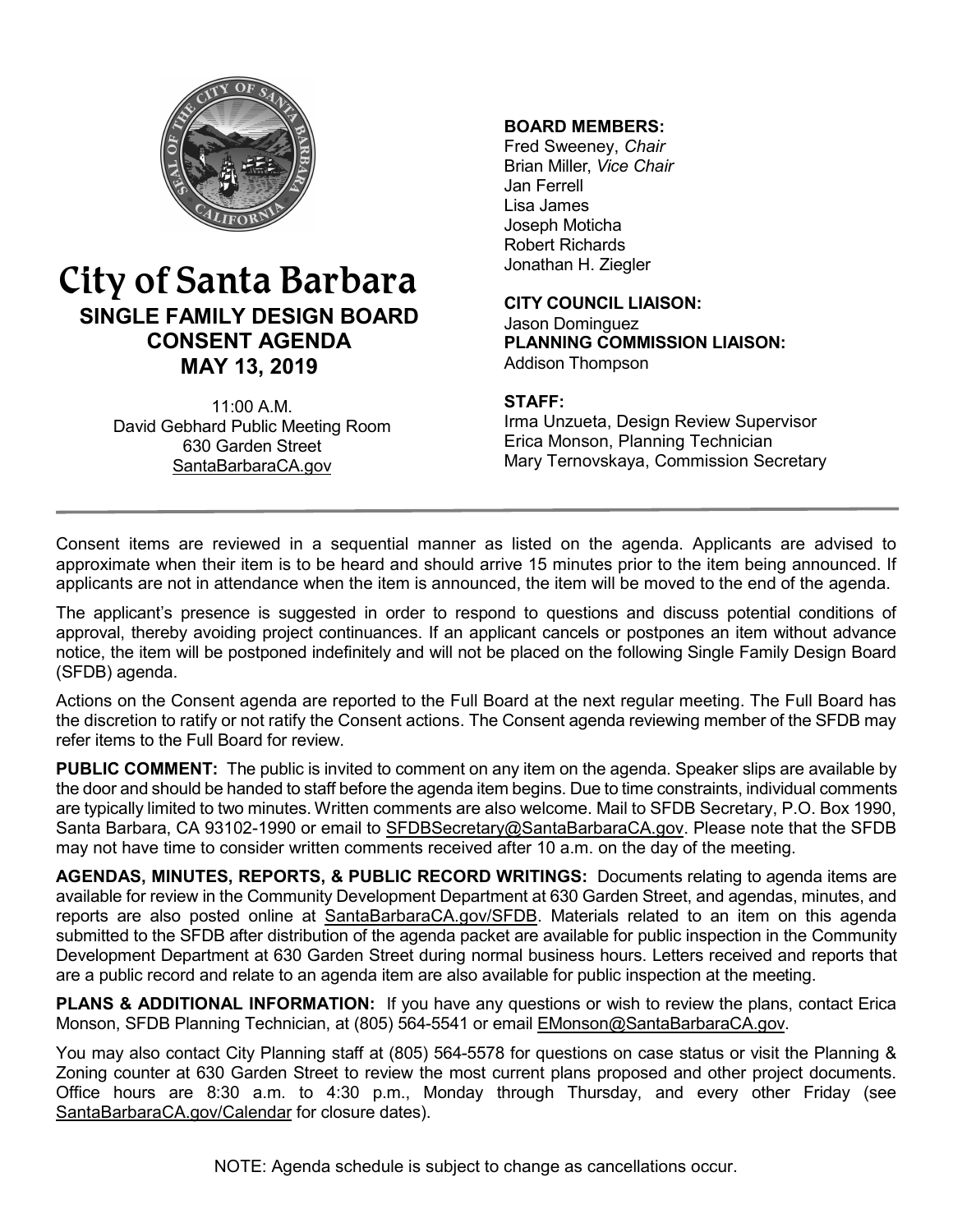**AMERICANS WITH DISABILITIES ACT:** If you need auxiliary aids or services or staff assistance to attend or participate in this meeting, contact the SFDB Secretary at (805) 564-5470, ext. 3308. If possible, notification at least 48 hours prior to the meeting will usually enable the City to make reasonable arrangements. Specialized services, such as sign language interpretation or documents in Braille, may require additional lead time to arrange.

**APPEALS:** Decisions of the SFDB may be appealed to the City Council. For further information on appeals, contact the Planning Division staff or the City Clerk's office. Appeals must be in writing and must be filed with the City Clerk at City Hall, 735 Anacapa Street within 10 calendar days of the meeting at which the Board took action or rendered its decision.

**NOTICE:** On Thursday, May 9, 2019, this Agenda was posted on the outdoor bulletin board at the Community Development Department, 630 Garden Street and online at [SantaBarbaraCA.gov/SFDB](http://www.santabarbaraca.gov/gov/brdcomm/nz/sfdb/agendas.asp).

#### **PLEASE BE ADVISED**

CEQA Guidelines §15183 Exemptions (Projects Consistent with General Plan). Under this California Environmental Quality Act (CEQA) Guidelines section, projects with new development (new nonresidential square footage or new residential units) qualify for an exemption from further environmental review documents if (1) they are consistent with the General Plan development density evaluated in the 2011 General Plan Program Environmental Impact Report, and (2) any potentially significant project-specific impacts are addressed through existing development standards. Section 15183 exemptions are determined by staff based on a preliminary environmental review process. A decision-maker CEQA finding is required for a Section 15183 exemption. City Council General Plan environmental findings remain applicable for the project.

### **NOTICE OF CASE NUMBER FORMAT CHANGE**

*The City has recently updated permit tracking software necessitating a change to the case number prefix from "MST" to "PLN."*

# **NEW ITEM: PROJECT DESIGN APPROVAL AND FINAL APPROVAL**

### **A. 1575 ORAMAS RD**

| <b>Assessor's Parcel Number:</b> | 029-051-005     |
|----------------------------------|-----------------|
| Zone:                            | <b>RS-15</b>    |
| <b>Application Number:</b>       | PLN2019-00102   |
| Owner:                           | George Pecoulas |
| Applicant:                       | Mark Morando    |

(Proposal to construct a new 446 square foot detached one-story accessory building in the rear yard of an existing 2,255 square foot two-story single-unit residence with an attached 312 square foot two-car garage. The proposed total of 3, 013 square feet of development on a 15,114 square foot lot in the Hillside Design District is 69% of the guideline floor-to-lot area ratio (FAR).)

## **Project Design and Final Approval is requested. Neighborhood Preservation, Hillside Design, and Sloped Lot Findings are required.**